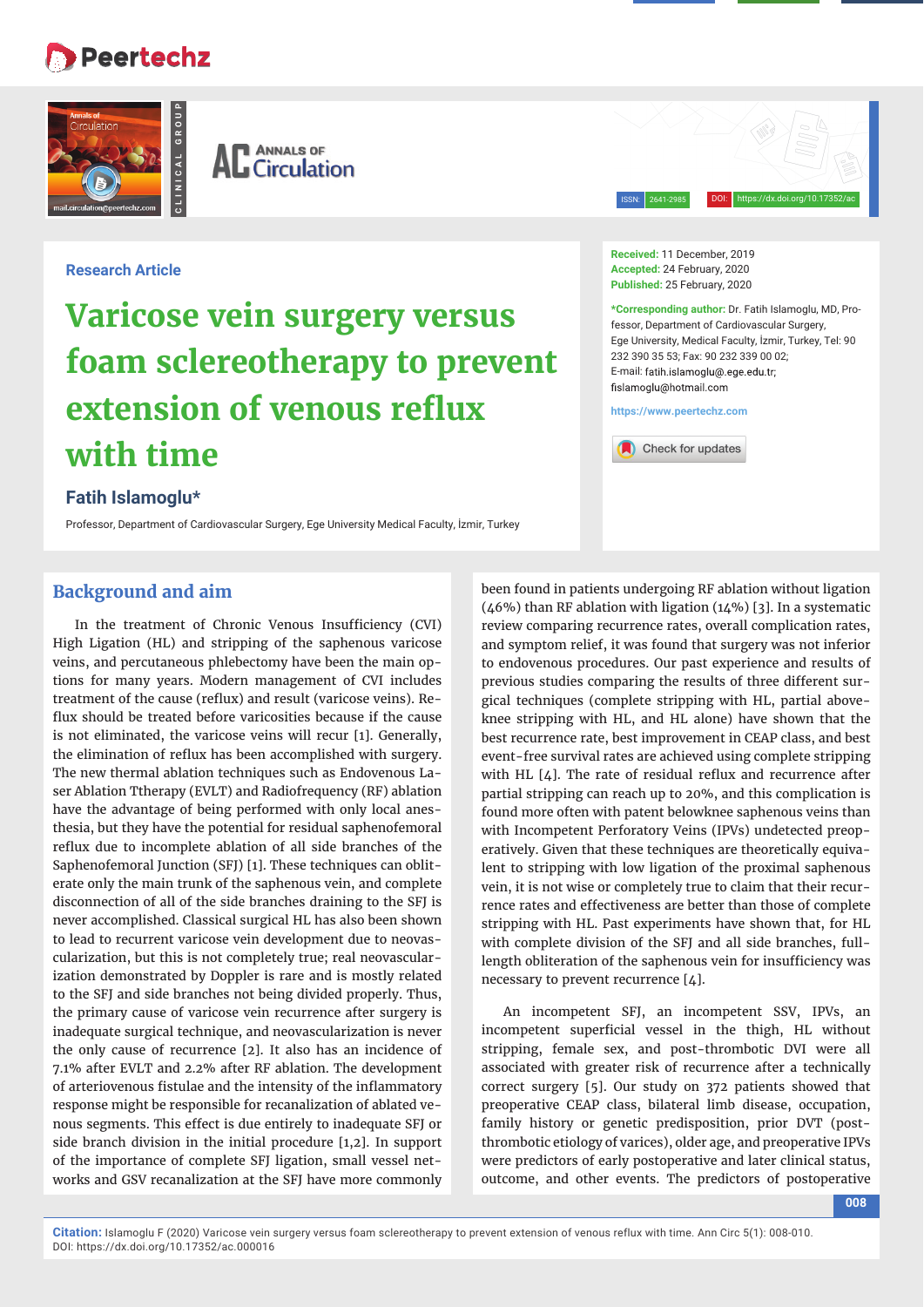symptom recurrence and clinical and Doppler examination findings depend mostly on the preoperative characteristics of individual patients and varicose vein surgery can prevent extension of venous reflux with 5-year symptom-free survival rate of 51±0.8% [6].

# **Method**

We continued to recruit patients till today fot this study and now it included 2986 and 4224 patients who had undergone classic stripping and foam sclerotherapy, respectively, within the previous 12 years (May 2005-May 2019). The study complied with ethical principles of the Helsinki Decleration for Medical Research Involving Human Subjects. Research ethics board at our instution approval was obtained. Preoperative and postoperative CEAP class, symptoms, recurrence, quality of life scores (venous class severity score-VCSS and Aberdeen varicose vein quoestionnaire score-AVVQ) and Doppler findings of the two groups were compared in 7210 patients, who had undergone either HL+strippping or HL+foam, Stripping group included 42% patients, foam+ligation group included 58% patients. The technique of operation has no significant effect on postoperative symptom recurrence, CEAP class, and doppler findings.

#### **Statistical methods**

Statistical analyses were performed using SPSS/PC+ software (ver. 17.0). *P*-values of less than 0.05 were considered significant. The frequency and percentage values of categorical variables and the mean, average and standard deviation values of continuous variables were determined. Patient characteristics and hospital outcomes were compared using a t-test for continuous variables and Chi-square or Fisher exact tests for categorical variables. Patients were classified as having a particular variable or not. Differences between preoperative and postoperative symptom status were compared using linear trend analyses. Event-free survival was evaluated by Kaplan-Meier analysis. Correlates of event-free survival and risk factors affecting postoperative symptom development were analyzed using a Cox proportional hazards model and multivariate stepwise logistic regression analyses.

## **Results**

There is no significant difference on postoperative effectivity between foam sclerotherapy and stripping (Figures 1,2). There is no significant difference on VCSS and AVVQ between two techniques (Table 1).

#### **Discussion**

Relative to other endovascular techniques such as laser and RF ablation, the use of foam sclerotherapy is significantly more cost effective. There is no significant difference in clinical important outcomes between ultrasound-guided foam sclerotherapy and endothermal ablation. As ultrasound-guided foam sclerotherapy is less expensive, it is likely to be a more cost-effective option in most patients in most healthcare settings [7]. Besides the ease of application, less postoperative discomfort and more patient satisfaction, a recent prospective



**Figure 1:** Comparative event-free survival rates: The 5-year symptom-free survival rates were 52%±0.6% and 47%±0.3% in the foam sclerotherapy and stripping groups, respectively, and there was no significant difference between stripping and foam+ligation groups (Cox regression anaysis: *p*=0.692, risk ratio=1.127, %95 confidence limits=0.514-0.258).



**Figure 2:** Actuarial event-free survival rate for all patients: symptom-free survival in 5 years, Kaplan-Meier analysis: %46.3±0.70.

Table 1: There is no significant difference on VCSS and AVVQ between two techniques

|                                                  | <b>HL+Stripping</b><br>Preop. Postop. |             | p     | <b>HL+Foam</b><br>Preop. Postop. |             | p     | p     |
|--------------------------------------------------|---------------------------------------|-------------|-------|----------------------------------|-------------|-------|-------|
| <b>Venous Clinical</b><br><b>Severirty Score</b> | $59+11$                               | $0.8 + 0.8$ | 0.017 | $57+09$                          | $0.7 + 0.6$ | 0.023 | 0.721 |
| Aberdeen Varicose<br>Vein Ouestionnaire<br>Score | $19.6 \pm 5.4$ 4.8 $\pm 1.4$          |             | 0.031 | $18.7 \pm 5.7$                   | $4.9 + 1.3$ | 0.038 | 0.664 |

study showed that although standard stripping of the GSV and invagination stripping were not associated with major discomfort and problems in the early postoperative period, SFJ ligation and GSV reverse foam sclerotherapy yielded better patient satisfaction with less postoperative brusising and discomfort and reduced analgesic requirements [8,9]. The safety and effectivity of ligation + foam sclerotherapy as an

**009**